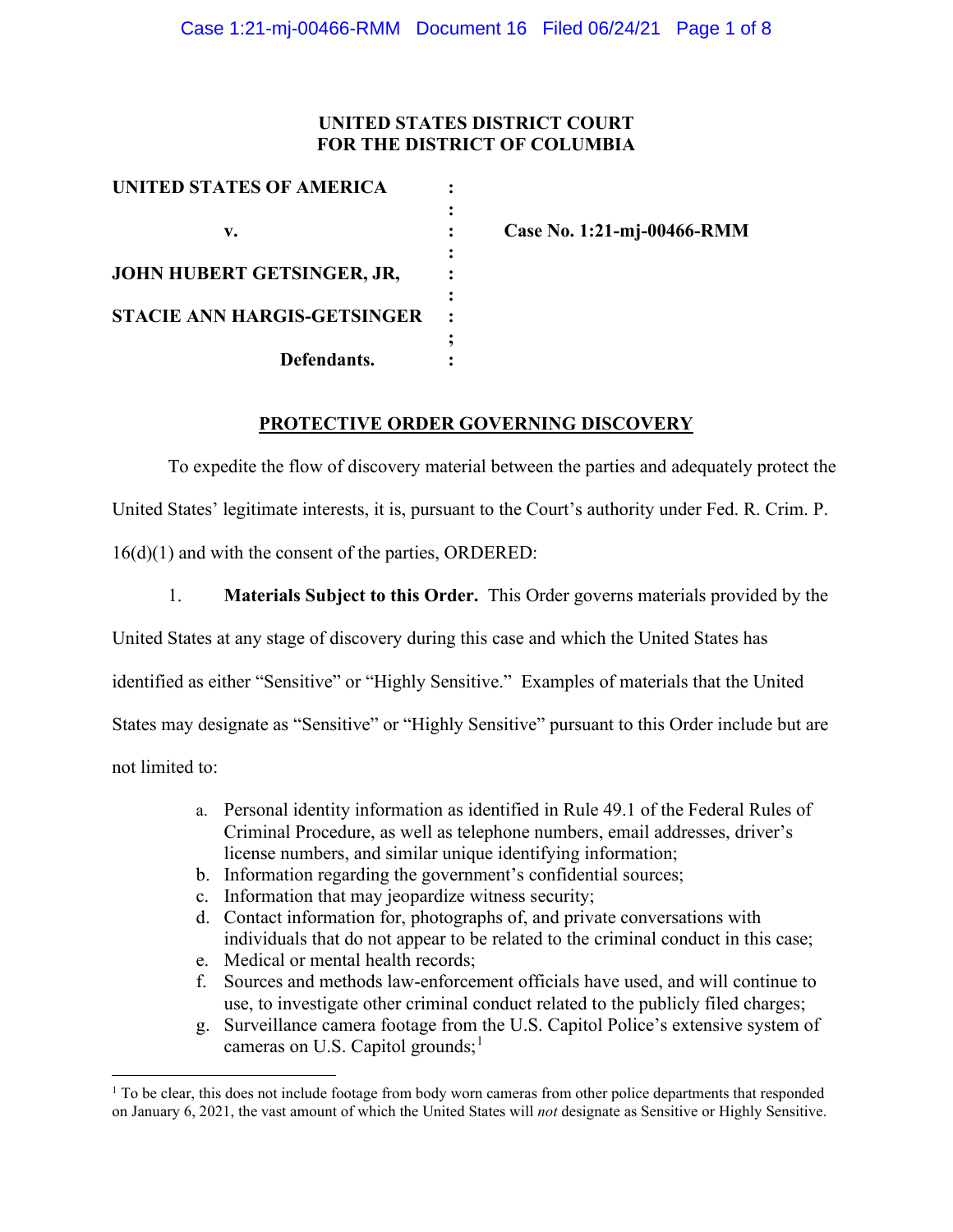- h. Repair estimates from the Architect of the Capitol;
- i. Materials designated as "security information" pursuant 2 U.S.C. §1979; and
- j. Tax returns or tax information.

This Order will not be used to designate materials as Sensitive or Highly Sensitive unless such designation is necessary for one of the reasons stated in this paragraph or for a similar reason not anticipated by this Order. The government agrees to make every effort to provide discovery in a manner that will allow for most discovery to be produced without such designations.

2. **Defendant.** Any reference to "Defendant" herein refers individually to each

defendant identified in the caption above.

3. **Legal Defense Team.** The "legal defense team" includes defense counsel

(defined as counsel of record in this case, including any post-conviction or appellate counsel)

and any attorneys, investigators, paralegals, support staff, and expert witnesses who are advising

or assisting defense counsel in connection with this case.

# 4. **Rules for the Handling of Sensitive and Highly Sensitive Materials.**

- a. **Limitations on Use.** Defendant and the legal defense team may use Sensitive and Highly Sensitive discovery materials solely in connection with the defense of this case and any other case connected to the events at the United States Capitol on January 6, 2021, including any post-conviction or appellate litigation, and for no other purpose, and in connection with no other proceeding, without further order of this Court.
- b. **Limitations on Dissemination.** No Sensitive or Highly Sensitive materials, or the information contained therein, may be disclosed to any persons other than Defendant, the legal defense team, or the person to whom the Sensitive or Highly Sensitive information solely and directly pertains or his/her counsel, without agreement of the United States or prior authorization from the Court.
- c. **Limitations on Reproduction.** Defendant, the legal defense team, and authorized persons shall not copy or reproduce the Sensitive or Highly Sensitive materials except in order to provide copies of the materials for use in connection with this case by Defendant, the legal defense team, the person to whom the Sensitive or Highly Sensitive information solely and directly

<sup>(</sup>Body worn camera footage will be marked Sensitive or Highly Sensitive only if it contains material described in paragraph one above or for a similar reason not anticipated by this Order.)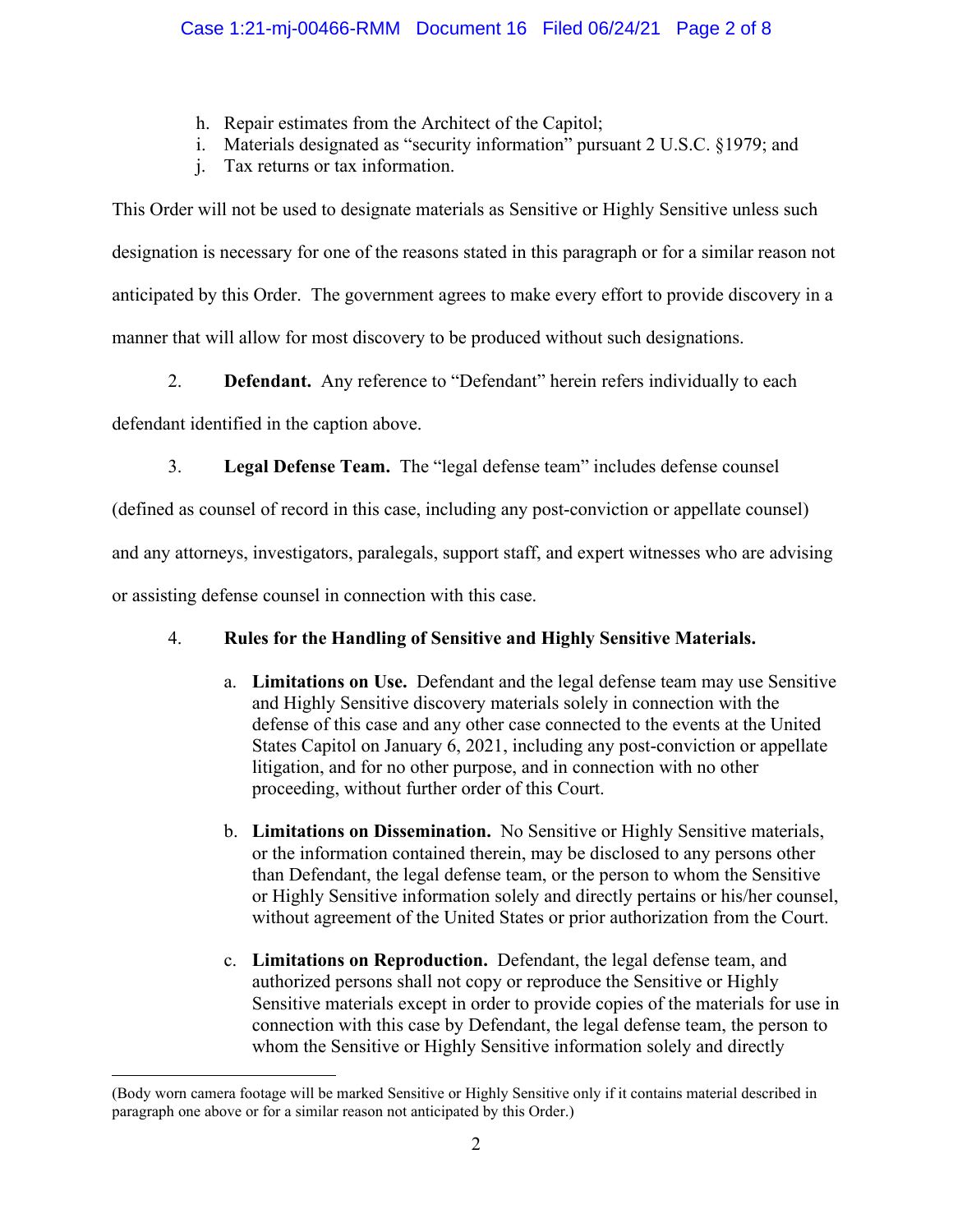pertains or his/her counsel, and other persons to whom the Court may authorize disclosure (collectively, "authorized persons").

If defense counsel provides Defendant access to Sensitive or Highly Sensitive materials, defense counsel must advise Defendant that Defendant may not record any personal identity information as identified in Rule 49.1 of the Federal Rules of Criminal Procedure or any telephone numbers, email addresses, driver's license numbers, and similar unique identifying information. By signing the attached affirmation, Defendant agrees not to do so.

Copies and reproductions, and any notes or records made in relation to the contents of the Sensitive and Highly Sensitive materials, are to be treated in the same manner as the original materials.

- d. **Court Filings.** Absent prior agreement by the parties or permission from the Court, no party shall disclose materials designated as Sensitive or Highly Sensitive in any public filing with the Court. Such materials shall be submitted under seal in accordance with Local Criminal Rule 49(f)(6). The Clerk of Court shall accept for filing under seal any filings made in compliance with that Rule and so marked by the parties pursuant to this Order.
- e. **Court Hearings.** The restrictions in this Order shall not limit either party in the use of the materials in judicial proceedings in this case. The procedures for use of designated Sensitive and Highly Sensitive materials during any hearing or the trial of this matter shall be determined by the parties and the Court in advance of the hearing or trial. No party shall disclose materials designated Sensitive or Highly Sensitive in open court without agreement by the parties that such materials may be disclosed in open court or prior authorization by the Court.

#### 5. **Additional Rules for Handling of Sensitive Materials.** The following

additional terms apply to Sensitive materials:

a. **Storage.** Sensitive materials must be maintained in the custody and control of Defendant, the legal defense team, and authorized persons. This restriction shall not apply to the person to whom the Sensitive information solely and directly pertains or his/her attorney.

## 6. **Additional Rules for Handling of Highly Sensitive Materials.** The following

additional rules apply to Highly Sensitive materials:

a. **Additional Limitations on Dissemination.** Defense counsel may not provide a copy of Highly Sensitive materials to Defendant or permit Defendant to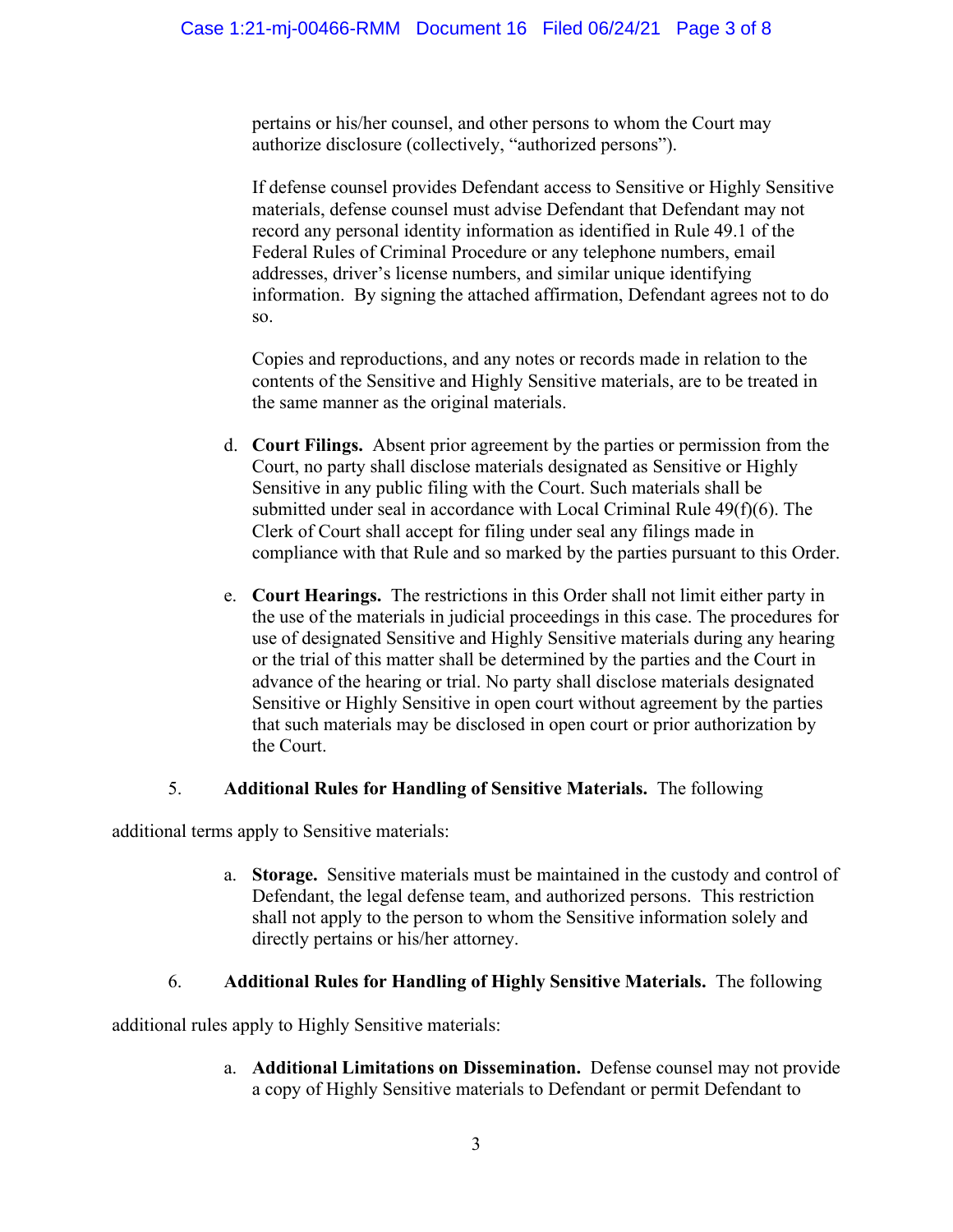view such materials unsupervised by defense counsel or an attorney, investigator, paralegal, or support staff person employed by defense counsel. The parties agree that defense counsel or an attorney, investigator, paralegal, or support staff person employed by defense counsel, may supervise Defendant by allowing access to Highly Sensitive materials through a cloudbased delivery system that permits Defendant to view the materials but does not permit Defendant the ability to download; provided that, prior to doing so, defense counsel first provides notice to the United States and allow the United States to file an objection with the Court if no agreement is reached.

- b. **Additional Limitations on Reproduction.** Counsel agrees that prior to showing materials to Defendant designated as Highly Sensitive, counsel or an attorney, investigator, paralegal, or support staff person employed by defense counsel will read Defendant the relevant parts of this Order, and remind Defendant of the consequences of violating the Order. If Defendant takes notes regarding Highly Sensitive materials, counsel or an attorney, investigator, paralegal, or support staff person employed by defense counsel must take reasonable steps to determine whether Defendant has copied any personal identity information as identified in Rule 49.1 of the Federal Rules of Criminal Procedure or any telephone numbers, email addresses, driver's license numbers, and similar unique identifying information.
- c. **Storage.** Highly Sensitive materials must be maintained in the custody and control of the legal defense team and authorized persons. This restriction shall not apply to the person to whom the Highly Sensitive information solely and directly pertains or his/her attorney.

## 7. **Viewing by Incarcerated Defendants.** If Defendant is in the custody of the

United States Marshals Service, defense counsel is authorized to provide a copy of discovery materials to the appropriate point of contact so that the defendant can view the discovery materials, subject to the terms of this Order.

8. **Disputes.** The parties shall make a good faith effort to resolve any dispute about a sensitivity designation before requesting the Court's intervention. The United States may agree to remove or reduce a sensitivity designation without further order of this Court. Whenever the redaction of specified information will resolve the basis for which a sensitivity designation was applied, the United States will agree to redaction, and such redaction will render the materials no longer subject to this Order. Any agreement to reduce or remove a sensitivity designation or to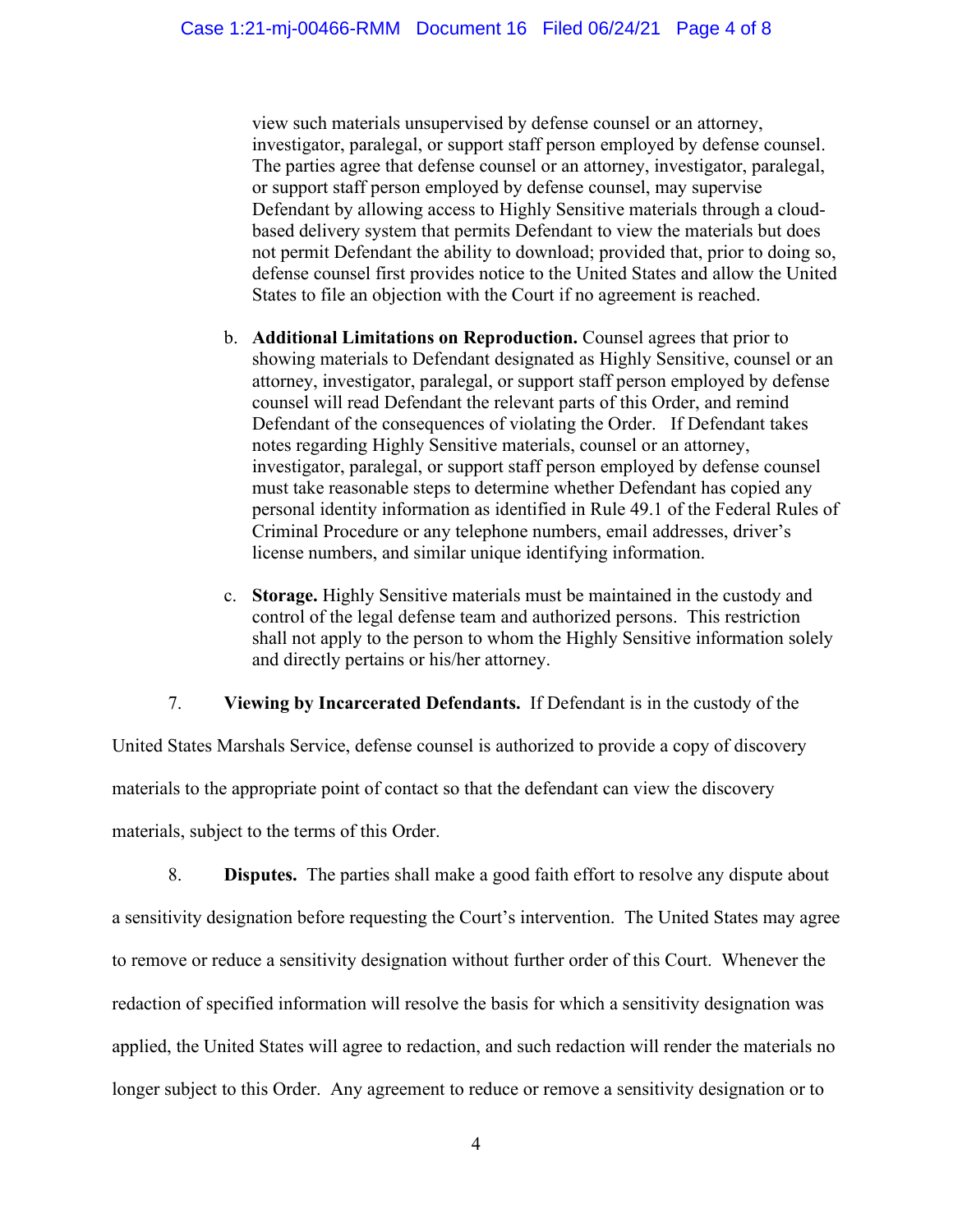#### Case 1:21-mj-00466-RMM Document 16 Filed 06/24/21 Page 5 of 8

redact specific information shall be memorialized in writing.

9. **Modification Permitted.** Nothing in this Order shall prevent any party from seeking modification of this Order nor prevent the defense from contesting a sensitivity designation. The parties agree that the burden of demonstrating the need for a protective order remains with the government at all times.

10. **Failure not Waiver.** The failure by the United States to designate any materials

as Sensitive or Highly Sensitive upon disclosure shall not constitute a waiver of the United

States' ability to later designate the materials as Sensitive or Highly Sensitive but the

government must separately identify and memorialize the changed status of those materials in

writing.

11. **Automatic Exclusions from this Order.** This Order does not apply to materials

that:

- a. Are, or later become, part of the public court record, including materials that have been received in evidence in this or other public trials or hearings;
- b. Were derived directly from Defendant or that pertain solely to Defendant. Examples of such materials include Defendant's own financial records, telephone records, digital device downloads, social media records, electronic communications, arrest records, and statements to law enforcement; <sup>2</sup> and
- c. Materials that the defense obtains by means other than discovery.

#### 12. **Government's Discovery Obligations.** Nothing in this Order modifies the

United States' obligations at any stage of discovery in this case pursuant to Federal Rules of Criminal Procedure 16 and 26.2, Local Criminal Rule 5.1, 18 U.S.C. § 3500 (the Jencks Act), and the government's general obligation to produce exculpatory and impeachment information in

 $2$  Discoverable materials that were derived directly from Defendant or that pertain solely to Defendant are exempt from this Order regardless of whether the United States has designated any such materials as "Sensitive" or "Highly Sensitive" because the same materials are being provided or made available to co-defendants or other persons charged in connection with the events at the United States Capitol on January 6, 2021.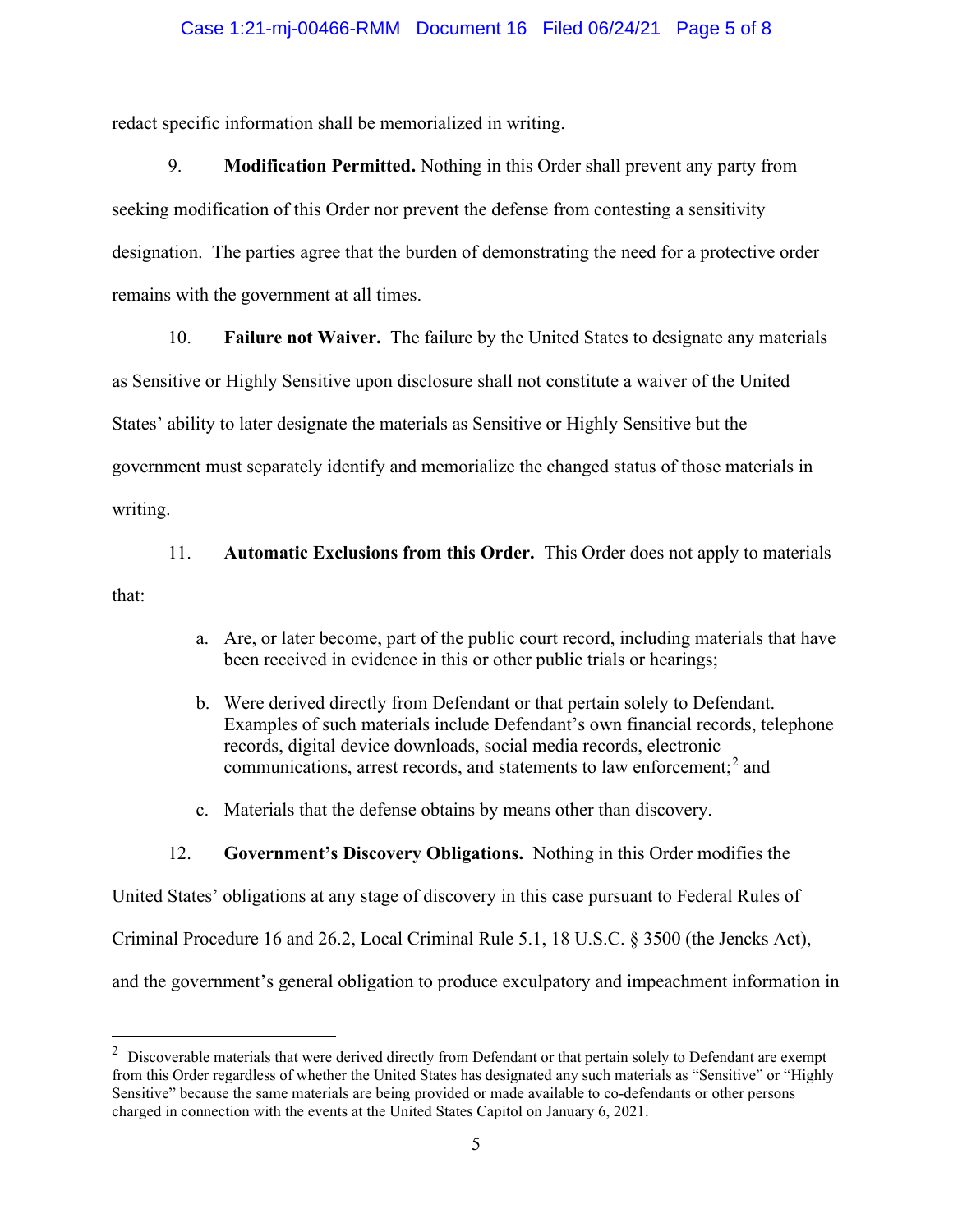#### Case 1:21-mj-00466-RMM Document 16 Filed 06/24/21 Page 6 of 8

criminal cases.

13. **Defense Counsel's Obligations.** Defense counsel must provide a copy of this Order to, and review the terms of this Order with, members of the legal defense team, Defendant, and any other person, before providing them access to Sensitive or Highly Sensitive materials. Defense counsel must obtain a fully executed copy of Attachment A before providing Defendant access to Sensitive or Highly Sensitive materials, and must file a copy with the Court within one week of execution.

14. **No Ruling on Discoverability or Admissibility**. This Order does not constitute a ruling on the question of whether any particular material is properly discoverable or admissible and does not constitute any ruling on any potential objection to the discoverability or admissibility of any material.

15. **Duration.** The terms of this Order shall remain in effect after the conclusion of this case and the parties shall be bound by it unless otherwise ordered by the Court.

**SO ORDERED** this 24th day of June, 2021.

 $\overline{\phantom{a}}$   $\overline{\phantom{a}}$   $\overline{\phantom{a}}$   $\overline{\phantom{a}}$   $\overline{\phantom{a}}$   $\overline{\phantom{a}}$   $\overline{\phantom{a}}$   $\overline{\phantom{a}}$   $\overline{\phantom{a}}$   $\overline{\phantom{a}}$   $\overline{\phantom{a}}$   $\overline{\phantom{a}}$   $\overline{\phantom{a}}$   $\overline{\phantom{a}}$   $\overline{\phantom{a}}$   $\overline{\phantom{a}}$   $\overline{\phantom{a}}$   $\overline{\phantom{a}}$   $\overline{\$ Zia M. Faruqui 2021.06.24 14:03:31 -04'00'

HONORABLE ZIA M. FARUQUI United States Magistrate Judge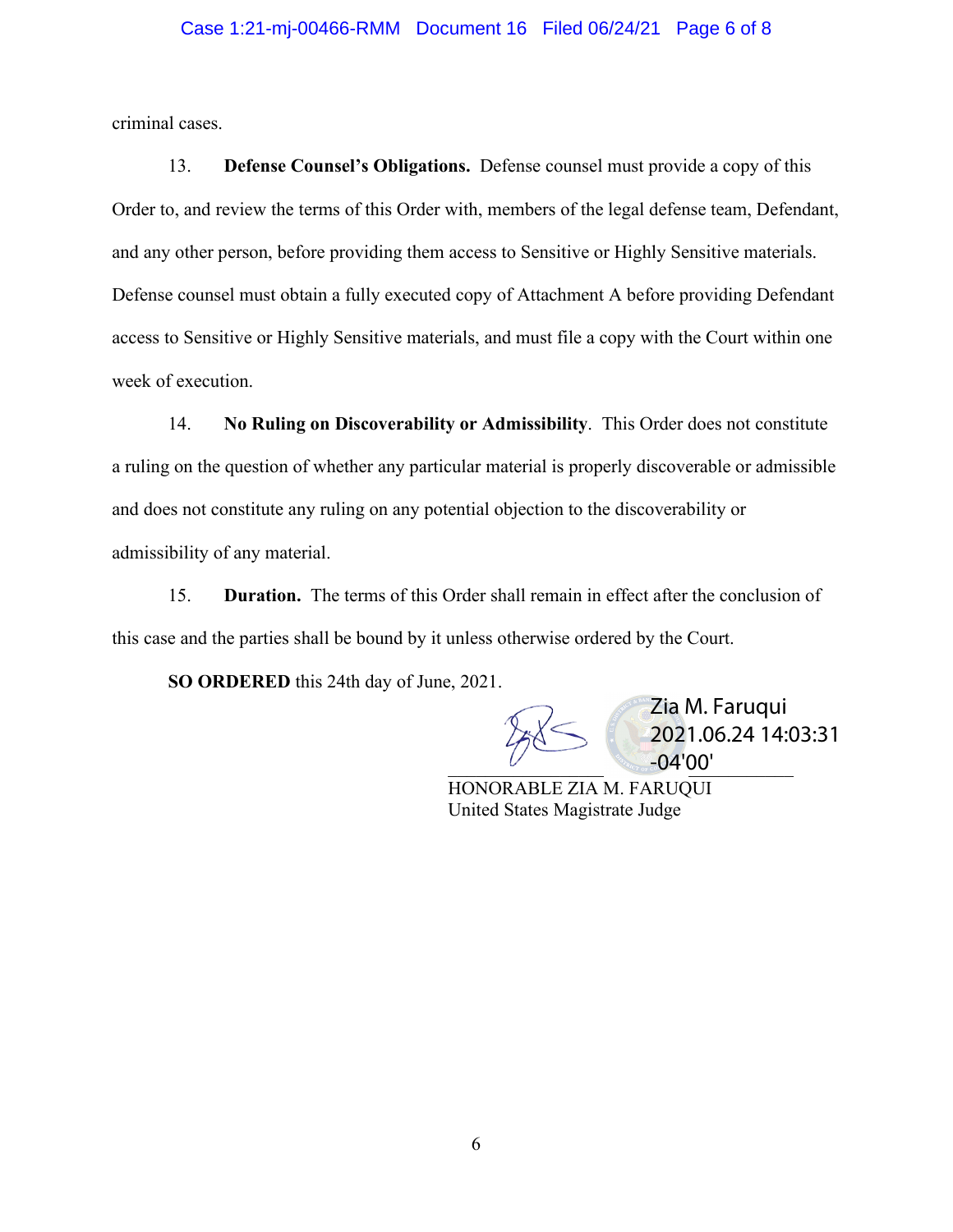### **ATTACHMENT A**

#### **Defendant's Acceptance**

I have read this Protective Order and carefully reviewed every part of it with my attorney. I am fully satisfied with the legal services provided by my attorney in connection with this Protective Order and all matters relating to it. I fully understand this Protective Order and voluntarily agree to it. No threats have been made to me, nor am I under the influence of anything that could impede my ability to understand this Protective Order fully.

Date **JOHN HUBERT GETSINGER, JR** Defendant